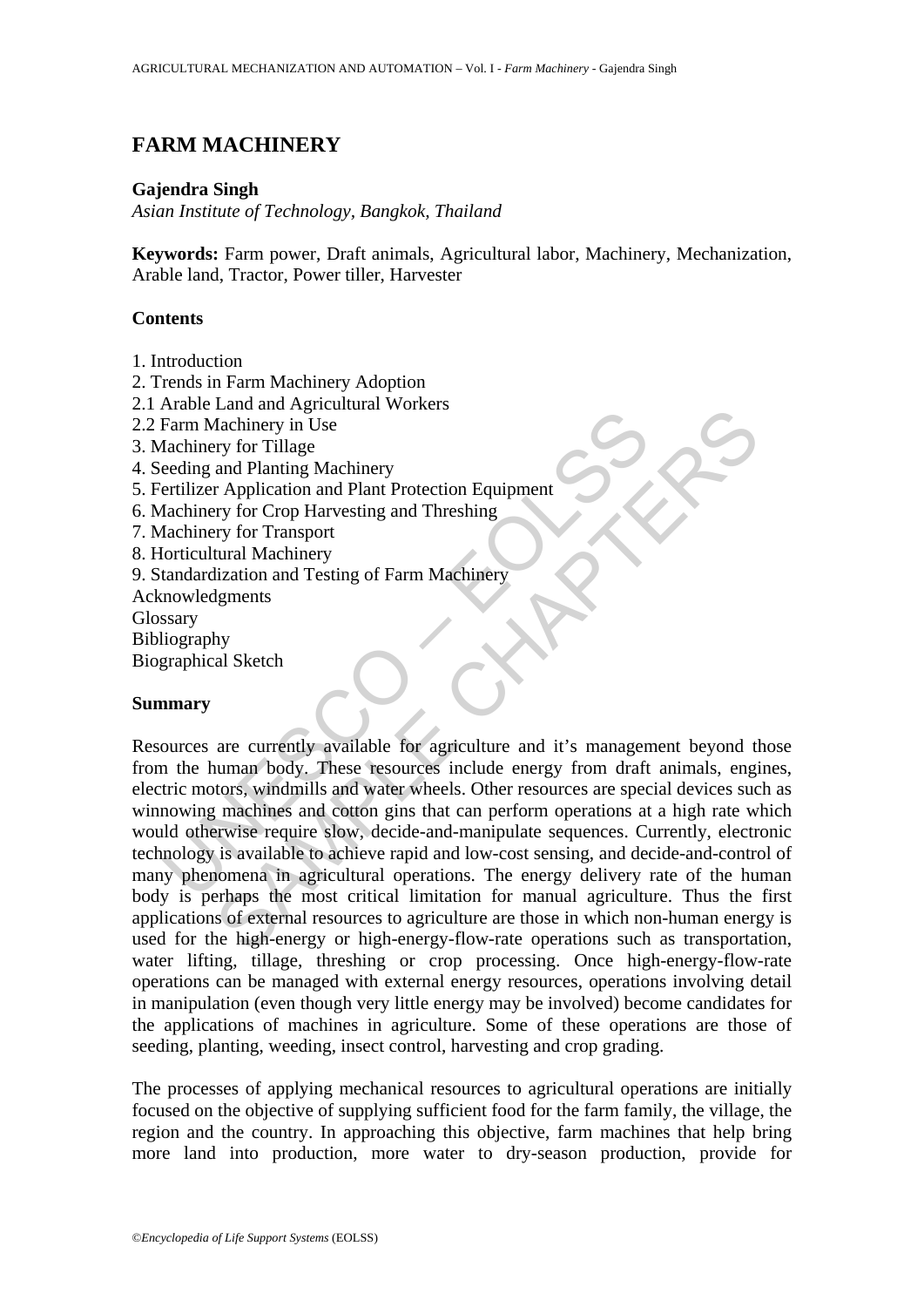accommodation of intensively-managed crops etc. are usually given priority. Once food sufficiency has been achieved, the focus of farm machinery tends to become the improvement of the efficiency of food production. In this context technologies that reduce costs, save on scarce resources, meet market demand for high-value products, reduce environmental stresses, etc. are frequently found to receive particular attention. Most applications of mechanical technologies to agriculture involve the use of capitalintensive items, both for annual inputs as well as for long-term facilities. This is one of the primary constraints on the extent to which farm machines are used. As the economy develops, the value of human resources tends to become related to the utility of these resources in off-farm economic activity. This impacts on both the physical availability of human resources for agricultural endeavors as well as the economic costs of the use of human resources in agriculture—in both cases irrespective of the situation of the farming operation. In such circumstances, farm machinery can provide the means by which full-productivity equilibrium may be maintained in concert with changed offfarm utility levels for human resources.

### **1. Introduction**

chip and the same of photographs and the same of Alia<br>
Alia (The Schip and Theorem Alia (Alia (Theorem and the Schip and the Schip and the Schip and the Schipton and the production<br>
In machinery refers to hand tools, anima Productivity equilibrium may be maintained in concert with changed<br>vertical expects for human resources.<br> **Command** the concert with changed<br>
vertical of performing various field operations in the production of a<br>gricult a Farm machinery refers to hand tools, animal drawn implements and power-operated equipment used for performing various field operations in the production of agricultural crops. For a machine to function, it must be provided with an input of physical work by a source of power: human, animal or mechanical power. Human labor is characterized by a limited power output counterbalanced by versatility and judgement. Animal power is of enormous importance in Asia, Africa and South America. The use of farm machinery helps to achieve improved timeliness of farm operations and efficient use of inputs such as HYV seeds, fertilizers, chemicals and irrigation water to enhance productivity of land and labor. The use of farm machinery also reduces drudgery on the farm.

Agriculture is the human management of photosynthesis-based solar energy collection and conversion processes. Historically, throughout the world, all agricultural operations were performed manually using simple hand tools. Even at present there are large areas of Sub-Saharan Africa and Latin America and limited areas in Asia where human labor is still the only power source used in field operations, especially in hilly areas. These regions practice shifting cultivation, which was prevalent many centuries ago in Europe and Asia. The shifting cultivation has a very low labor requirement per unit of output. Population growth gradually forces a reduction in the period of fallow. As population density increases, fallow is entirely eliminated, and annual cropping systems emerge. With suitable climate and the availability of water (from rainfall and/or irrigation) these systems develop into multi-cropping systems.

There are limitations on the work and operational capabilities of persons engaged in farming. These limitations are on the physical energy output rate as well as on the number of decisions that can be made with resulting manipulations. Labor input in annual or multi-cropping systems is higher than in shifting cultivation and labor input per hectare rises as cropping intensifies. The labor input increases occur because certain operations have to be performed more often and more thoroughly, i.e. land preparation and weeding and some new operations need to be performed, i.e. manuring and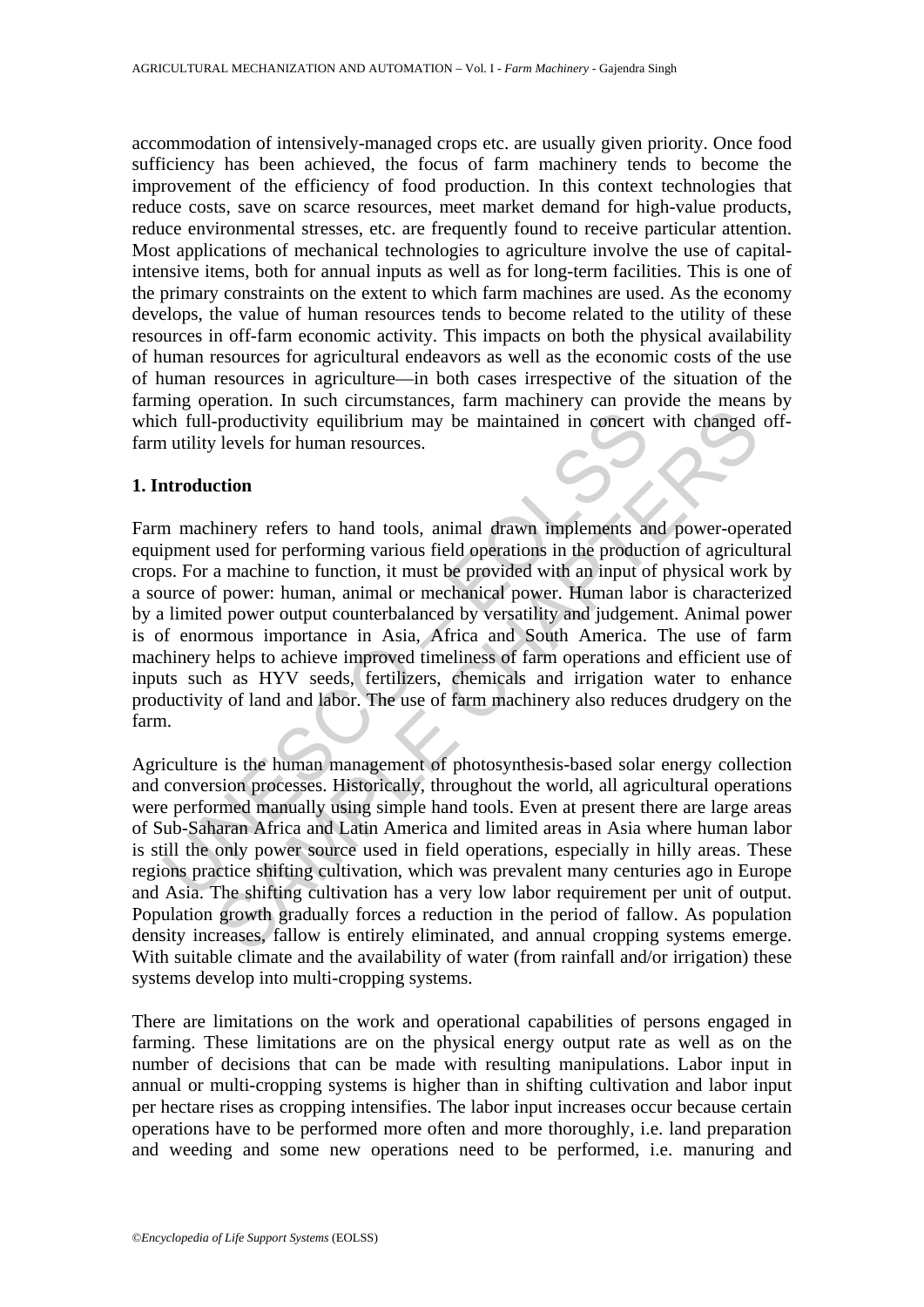### irrigation.

As population increases, so does pressure for intensification of agriculture. Intensification is always associated with greater requirements for labor or power or both. When demand for additional power rises above the level that the agricultural labor force is capable of providing, animal drawn implements supplement or replace hand cultivation. Similarly, when animal draft power and human labor are not capable of meeting the power demands, mechanical power sources supplement or replace these animate sources of power. The mix of power sources and machines used are determined by the demand for agricultural output, the price of agricultural produce, the supply of labor, the level of wages, the availability and cost of capital, and the cost of machine operations themselves. The cost of animal draft includes the cost of raising and training animals, and feeding and maintaining animals. The speed of adoption of animals for draft power will be influenced by the value of products like manure, meat and hides.

The state of the value of products like manure, and<br>the power will be influenced by the value of products like manure, net<br>or prices have been reported in terms of the number of kg of<br>ble 1). It was found that there were g Tractor prices have been reported in terms of the number of kg of unhusked rice that needed to be sold to equal the average cost per kW of the rated power for a tractor (Table 1). It was found that there were great differences among data for individual countries. It is relatively easier for a Japanese, Korean or Chinese farmer to purchase a new power tiller than it is for a Nepalese farmer to do so. The effect of prices is reflected in the number of power tillers owned by farmers in these countries. In spite of very small holdings there are a large number of power tillers in Japan, Korea and China. Similarly Japanese farmers also own a very large number of four-wheel tractors. Table 1 also shows that tractor power costs in terms of unhusked rice equivalents had decreased from 1980 to 1995, with a slightly greater decrease taking place for four-wheel tractors than for two wheel tractors, although these trends vary from country to country.

| ft power will be influenced by the value of products like manure, meat and hides.                                                                                                                                                                                                                                                                                                                                                                                                                                                                                                                                                                                                                                                                                                                                                                                                                                                                              |                  |      |          |               |  |  |
|----------------------------------------------------------------------------------------------------------------------------------------------------------------------------------------------------------------------------------------------------------------------------------------------------------------------------------------------------------------------------------------------------------------------------------------------------------------------------------------------------------------------------------------------------------------------------------------------------------------------------------------------------------------------------------------------------------------------------------------------------------------------------------------------------------------------------------------------------------------------------------------------------------------------------------------------------------------|------------------|------|----------|---------------|--|--|
| actor prices have been reported in terms of the number of kg of unhusked rice t<br>eded to be sold to equal the average cost per kW of the rated power for a trac<br>able 1). It was found that there were great differences among data for individ<br>intries. It is relatively easier for a Japanese, Korean or Chinese farmer to purchas<br>w power tiller than it is for a Nepalese farmer to do so. The effect of prices<br>lected in the number of power tillers owned by farmers in these countries. In spite<br>y small holdings there are a large number of power tillers in Japan, Korea and Chi<br>nilarly Japanese farmers also own a very large number of four-wheel tractors. Tabl<br>o shows that tractor power costs in terms of unhusked rice equivalents had decreas<br>m 1980 to 1995, with a slightly greater decrease taking place for four-wheel tract<br>in for two wheel tractors, although these trends vary from country to country. |                  |      |          |               |  |  |
| <b>Country</b>                                                                                                                                                                                                                                                                                                                                                                                                                                                                                                                                                                                                                                                                                                                                                                                                                                                                                                                                                 | <b>Two-wheel</b> |      | Four-    |               |  |  |
|                                                                                                                                                                                                                                                                                                                                                                                                                                                                                                                                                                                                                                                                                                                                                                                                                                                                                                                                                                | tractors         |      | wheel    |               |  |  |
|                                                                                                                                                                                                                                                                                                                                                                                                                                                                                                                                                                                                                                                                                                                                                                                                                                                                                                                                                                |                  |      | tractors |               |  |  |
|                                                                                                                                                                                                                                                                                                                                                                                                                                                                                                                                                                                                                                                                                                                                                                                                                                                                                                                                                                |                  |      |          |               |  |  |
|                                                                                                                                                                                                                                                                                                                                                                                                                                                                                                                                                                                                                                                                                                                                                                                                                                                                                                                                                                | 1980             | 1995 | 1980     | 1995          |  |  |
| Japan                                                                                                                                                                                                                                                                                                                                                                                                                                                                                                                                                                                                                                                                                                                                                                                                                                                                                                                                                          | 374              | n.a. | 303      | n.a.          |  |  |
| P. R. of China                                                                                                                                                                                                                                                                                                                                                                                                                                                                                                                                                                                                                                                                                                                                                                                                                                                                                                                                                 | 701              | 442  | 564      | 898           |  |  |
| Republic of Korea                                                                                                                                                                                                                                                                                                                                                                                                                                                                                                                                                                                                                                                                                                                                                                                                                                                                                                                                              | 539              | 183  | 662      | 628           |  |  |
| Malaysia                                                                                                                                                                                                                                                                                                                                                                                                                                                                                                                                                                                                                                                                                                                                                                                                                                                                                                                                                       | 1829             | 1489 | 2319     | 1327          |  |  |
| Nepal                                                                                                                                                                                                                                                                                                                                                                                                                                                                                                                                                                                                                                                                                                                                                                                                                                                                                                                                                          | 3444             | 3192 | 1394     | 2382          |  |  |
| Philippines                                                                                                                                                                                                                                                                                                                                                                                                                                                                                                                                                                                                                                                                                                                                                                                                                                                                                                                                                    | 1271             | 521  | 2590     | 2515          |  |  |
| Sri Lanka                                                                                                                                                                                                                                                                                                                                                                                                                                                                                                                                                                                                                                                                                                                                                                                                                                                                                                                                                      | 1541             | n.a. | 2316     | n.a.          |  |  |
| Thailand                                                                                                                                                                                                                                                                                                                                                                                                                                                                                                                                                                                                                                                                                                                                                                                                                                                                                                                                                       | 1051             | 1775 | 2154     | $1091$ (used) |  |  |
| <b>Median</b>                                                                                                                                                                                                                                                                                                                                                                                                                                                                                                                                                                                                                                                                                                                                                                                                                                                                                                                                                  | 1161             | 1005 | 1724     | 1209          |  |  |
| Source: Chancellor                                                                                                                                                                                                                                                                                                                                                                                                                                                                                                                                                                                                                                                                                                                                                                                                                                                                                                                                             |                  |      |          |               |  |  |
| (1997)                                                                                                                                                                                                                                                                                                                                                                                                                                                                                                                                                                                                                                                                                                                                                                                                                                                                                                                                                         |                  |      |          |               |  |  |

Table 1. Relative tractor prices: kg of unhusked rice per unit rated power (kW).

A particular combination of power source and machinery tends to be used for tasks for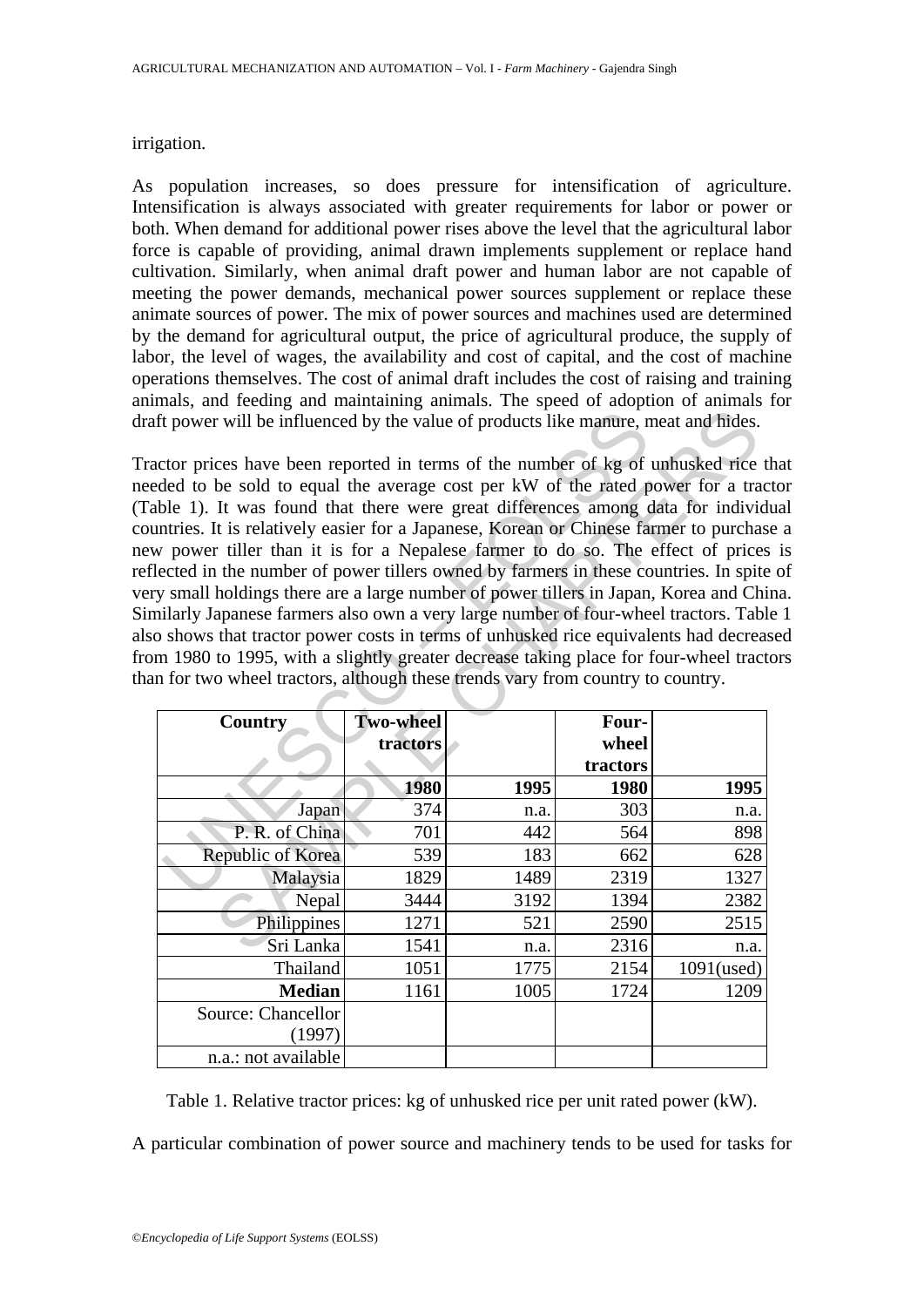which it has the greatest comparative advantage. Thus, various combinations of power sources and machines operate side by side. FAO estimates that 52% of the cultivated land in developing countries, excluding China, is farmed with oxen, buffalo, horses and other draught animals, while 82% of the cultivated land in developed countries is farmed with tractors (Table 2).

| <b>Cultivated land farmed</b><br>with | <b>Developing</b><br>countries | <b>Developed countries</b> |
|---------------------------------------|--------------------------------|----------------------------|
| Hand labor                            | 26                             |                            |
| Draft animal power                    | 52                             |                            |
| Tractor                               | 22.                            | 82                         |
| Cultivated land                       | 479 million ha                 | 644 million ha             |
| Source: FAO (1999)                    |                                |                            |

Table 2. Percentage of the cultivated land farmed with various sources of power.

## **2. Trends in Farm Machinery Adoption**

Source: FAO (1999) <br>
Table 2. Percentage of the cultivated land farmed with various sources.<br>
Tends in Farm Machinery Adoption<br>
order to understand recent patterns of mechanization, open<br>
impushed as those primarily depend Source: FAO (1999) <br>
2. Percentage of the cultivated land farmed with various sources of power.<br>
in Farm Machinery Adoption<br>
to understand recent patterns of mechanization, operations must<br>
ed as those primarily dependent In order to understand recent patterns of mechanization, operations must be distinguished as those primarily dependent on the application of power and those that require primarily the control or judgement of the human mind (Table 3). Both types of operations may use either mobile or stationary power sources. Operations such as land preparation, transport, milling, grinding and threshing are energy-intensive and are mechanized first using animal draft and later using mechanical power. Seeding and harvesting of grain crops encompass intermediate levels of power and control intensity and are mechanized second. Operations like weeding, transplanting, cotton harvesting and harvesting of tree crops, fruits and vegetables are examples of control-intensive operations and are last to be mechanized.

| <b>Type of operation</b> | <b>High power and</b><br>low control<br>intensity | Intermediate power<br>and control intensity | <b>High control and</b><br>low power<br>intensity |
|--------------------------|---------------------------------------------------|---------------------------------------------|---------------------------------------------------|
|                          |                                                   |                                             |                                                   |
| Stationary               | Grinding, milling,                                | Sieving and grading on                      | Grading on a                                      |
|                          | crushing, threshing                               | a size basis                                | quality basis                                     |
|                          | Water pumping                                     |                                             |                                                   |
| Mobile                   | Land preparation                                  | Seeding grain crops                         | Weeding,                                          |
|                          |                                                   | Harvesting grain and                        | transplanting                                     |
|                          |                                                   | root crops                                  |                                                   |
|                          | <b>Transport</b>                                  |                                             | Harvesting tree                                   |
|                          |                                                   |                                             | crops, fruits and                                 |
|                          |                                                   |                                             | vegetables                                        |
| Source: Biswanger        |                                                   |                                             |                                                   |
| and Donovan              |                                                   |                                             |                                                   |
| (1987)                   |                                                   |                                             |                                                   |

Table 3. The power and control intensity of agricultural operations.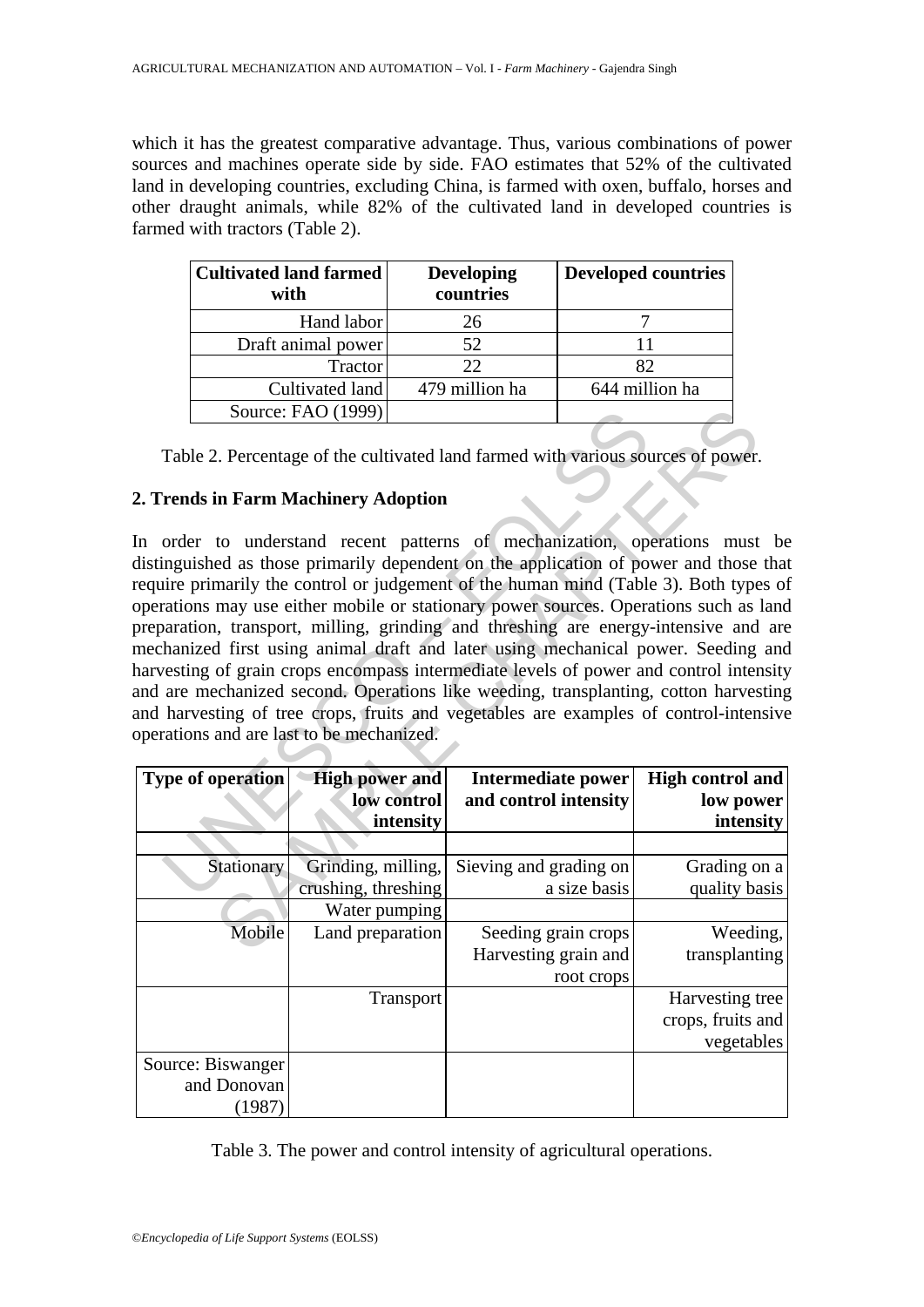In industrialized countries, tractors and self-propelled machines are used for all but the most delicate operations. In developing countries farmers generally use mechanical power sources for the tedious and energy-intensive operations first. The large quantity of animal or human labor that can be saved provides a strong incentive to mechanize such operations even when labor has a low opportunity cost or fodder is abundant. Many of the power-intensive operations are performed by simple and low-cost stationary machines such as irrigation pumps and threshers. Tractors are used for power-intensive operations like tillage and transport. Generally control-intensive operations like weeding and transplanting are performed by draft animals or hand labor.

can be obtained from 8 worker-days or from 2 liters of diesel fue<br>ciciated with engine-powered equipment are approximately equ<br>tition to) the cost of the fuel consumed. These ratios providers<br>tanding the economic circumsta obtained from 8 worker-days or from 2 liters of diesel fuel. The capital<br>
with engine-powered equipment are approximately equivalent to (an<br>
obtained from 8 worker-days or from 2 liters ratios provide some basis<br>
ing the c In general, the work that one person can supply to an energy-intensive task in one day is equivalent to the work that can be obtained from 1/4 liter of fuel by a diesel engine. The work that can be supplied by a large draft animal in one day is equivalent to the work that can be obtained from 8 worker-days or from 2 liters of diesel fuel. The capital costs associated with engine-powered equipment are approximately equivalent to (and in addition to) the cost of the fuel consumed. These ratios provide some basis for understanding the economic circumstances in which it becomes advantageous to substitute draft-animal or engine/motor energy for worker energy or substitute engine/motor energy for draft-animal energy in energy-intensive agricultural operations.

- -
- -
- -

# TO ACCESS ALL THE **19 PAGES** OF THIS CHAPTER, Visit: http://www.eolss.net/Eolss-sampleAllChapter.aspx

#### **Bibliography**

Biswanger H. P. and Donovan G. (1987). *Agricultural Mechanization: Issues and Options, A World Bank Policy Study*. Washington, DC: World Bank. [This presents a comprehensive discussion on development of agricultural mechanization world wide and suggests options for its future development.]

Chancellor W. J. (1997). Relative tractor prices in Asia. *Regional Network for Agricultural Machinery, Newsletter No. 57*, Economic and Social Commission for Asia and the Pacific of United Nations, Bangkok, Thailand. [This presents prices of tractors and power tillers in kilograms of paddy, a staple food crop for most countries in Asia.]

Food and Agriculture Organization of the United Nations (1999). Agriculture Data, *FAOSTAT Database*, FAO Homepage.

Singh G. and Doharey R. S. (1999). Tractor industry in India. *Agricultural Mechanization in Asia, Africa and Latin America* **30**(2), 9–14. [This gives details on development of tractor industry, including details on international collaboration, and use of tractors in different parts of India.]

#### **Biographical Sketch**

**Gajendra Singh** was born in a farmer's family of a small village in Bulandshahr District of Uttar Pradesh, India. He graduated in Agricultural Engineering & Technology in 1966 from the G B Pant University of Agriculture & Technology, Pantnagar in India. He received his Master's degree from